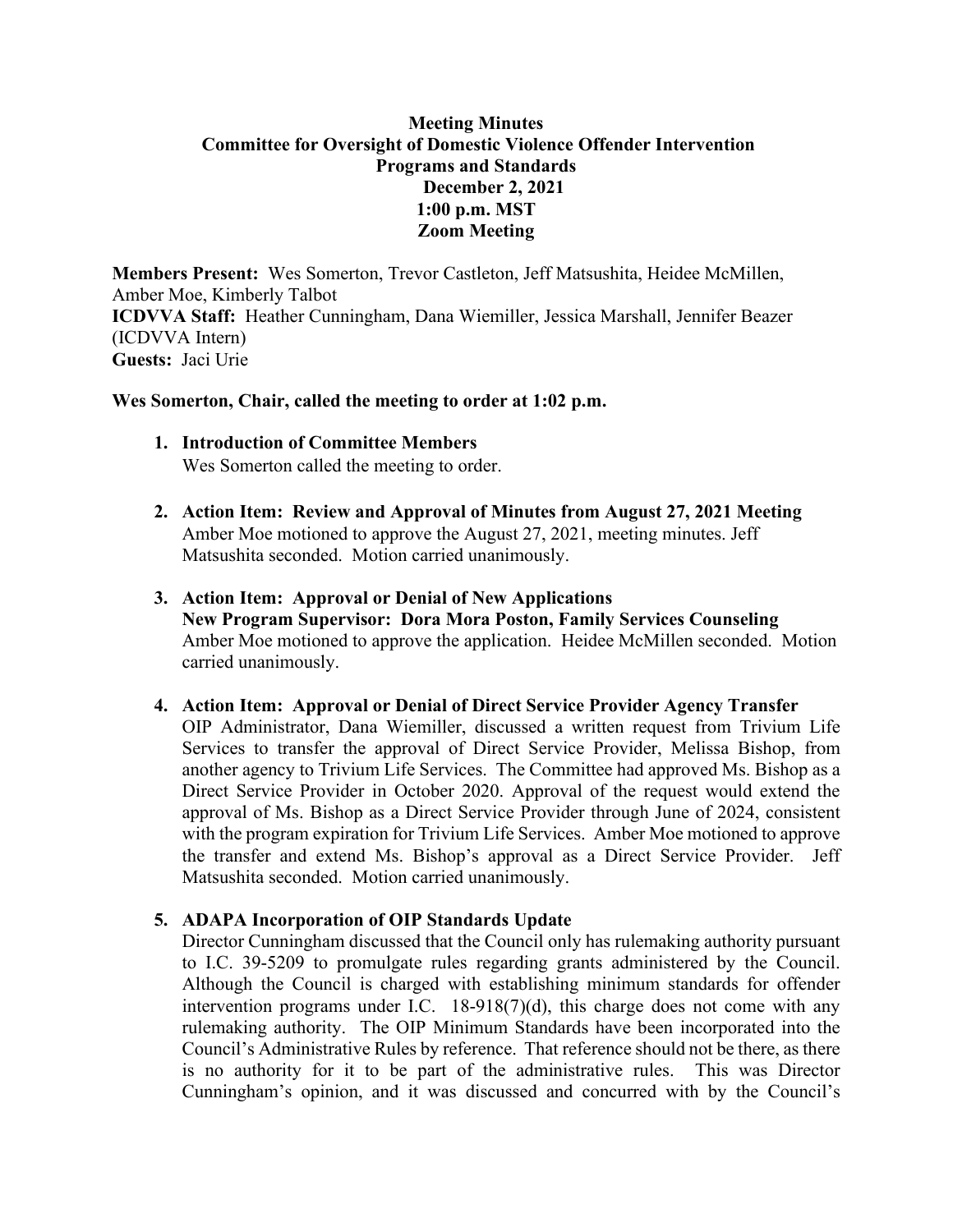assigned AG. It has been in the rules for a long time, but likely there was no attorney or AG looking at these rules. Therefore, when there was a recent opportunity to propose changes to the rules, Director Cunningham redacted the incorporation by reference portion. Moving forward, the OIP Minimum Standards should be on the Council website, but will no longer be incorporated into the administrative rules.

#### **6. Action Item: Approval of Revised OIP Minimum Standards**

ICDVVA Intern, Jennifer Beazer, presented a recap of the revision process, a summary of the outreach and input efforts with OIP providers, and an overview of the document revisions. The Committee engaged in significant discussion on several items including Section IV.B – Intake, and Section V.B – Program Supervisor Requirements. Meeting guest and OIP Provider, Jaci Uri, also participated in the discussion. The Committee requested additional revisions and agreed to postpone approval pending these final revisions. The Committee agreed to conduct their final vote via email rather than another virtual meeting. ICDVVA staff will record and save all email voting records. Upon Committee approval, the revised standards will be forwarded to the full Council for final approval and adoption by January 1, 2022.

Record of Committee Vote by Email to approve the Revised OIP Minimum Standards:

| <b>Name</b>          | <b>Vote to</b><br><b>Approve</b><br><b>Minimum</b><br><b>Standards</b> |
|----------------------|------------------------------------------------------------------------|
| Jodi Nafzger         | Yes                                                                    |
| Wes Somerton         | Yes                                                                    |
| Jessica Uhrig        | Yes                                                                    |
| Laura Diaz           | Yes                                                                    |
| Rachel Kaschmitter   | Yes                                                                    |
| <b>Clint Lemieux</b> | Yes                                                                    |
| Alan Boehme          | Yes                                                                    |

Revised OIP Minimum Standards document was forwarded on December 23, 2021, to the full Council for approval and adoption.

**7. Action Item: Data Collection Template; Vote to Commence Data Collection 1/1/22**  ICDVVA Research Analyst, Jessica Marshall, provided an overview of the data collection effort and feedback provided by OIP providers. Ms. Marshall shared the draft data collection template for Committee input and discussion. Heidee McMillen motioned to approve the commencement of data collection on 1/1/22 and to approve the data collection template with the addition of a question on offender involvement in DV Court. Amber Moe seconded. Motion carried unanimously.